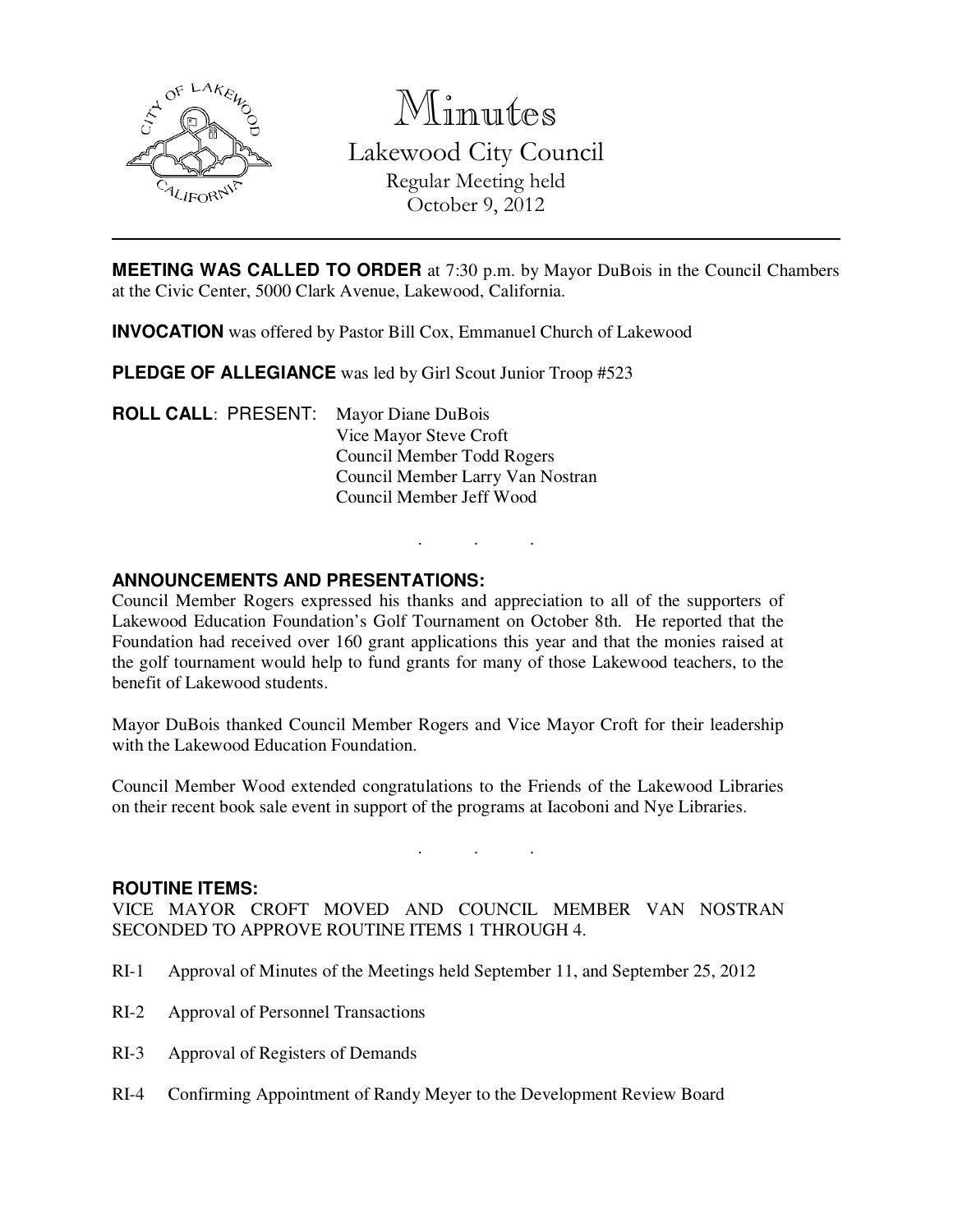City Council Minutes October 9, 2012 Page 2

#### **ROUTINE ITEMS:** Continued

UPON ROLL CALL VOTE, THE MOTION WAS APPROVED:

AYES: COUNCIL MEMBERS: Van Nostran, Croft, Wood, Rogers and DuBois NAYS: COUNCIL MEMBERS: None

# **2.1 • APPOINTMENT TO THE RECREATION AND COMMUNITY SERVICES COMMISSION**

. . .

Council Member Van Nostran stated he was honored and pleased to nominate Winnie Heiss to fill the vacancy on the Recreation and Community Services Commission. He noted that as a resident of Lakewood for more than 40 years, she had been actively involved in the community with organizations such as the Pan American Association, Chamber of Commerce, and the Su Casa Family Crisis and Support Center.

RESOLUTION NO. 2012-65; A RESOLUTION OF THE CITY COUNCIL OF THE CITY OF LAKEWOOD APPOINTING WINNIE HEISS TO THE RECREATION AND COMMUNITY SERVICES COMMISSION REPLACING NANCY PIAZZA

COUNCIL MEMBER VAN NOSTRAN MOVED AND COUNCIL MEMBER WOOD SECONDED TO ADOPT RESOLUTION NO. 2012-65. UPON ROLL CALL VOTE, THE MOTION WAS APPROVED:

AYES: COUNCIL MEMBERS: Van Nostran, Croft, Wood, Rogers and DuBois NAYS: COUNCIL MEMBERS: None

## **2.2 • URGENCY ORDINANCE NO. 2012-3; PERTAINING TO A MORATORIUM ON CONDITIONAL USE PERMITS TO ALLOW CERTAIN ALCOHOLIC BEVERAGE (OFF-SALE) ESTABLISHMENTS**

. . .

City Attorney Steve Skolnik advised that the proposed ordinance had been requested by the City Council at its last meeting. He stated that in the course of a public hearing, evidence had been presented regarding the number of establishments with alcoholic beverage license, which showed that they exceed the number recommended by the State Alcoholic Beverage Control Board for a city of Lakewood's size and population. He reported that data indicated that in 12 of the 19 census tracts in the City, there was an overconcentration of licenses. He explained the moratorium process which was intended to prevent any new applications, pending a study and recommendations for appropriate conditions for such uses.

Council Member Rogers stated that although it was important to understand that the overconcentration was not a proliferation of liquor or convenience stores, but also included large retailers such as Costco, it was an area of the City's Municipal Code that needed to be examined.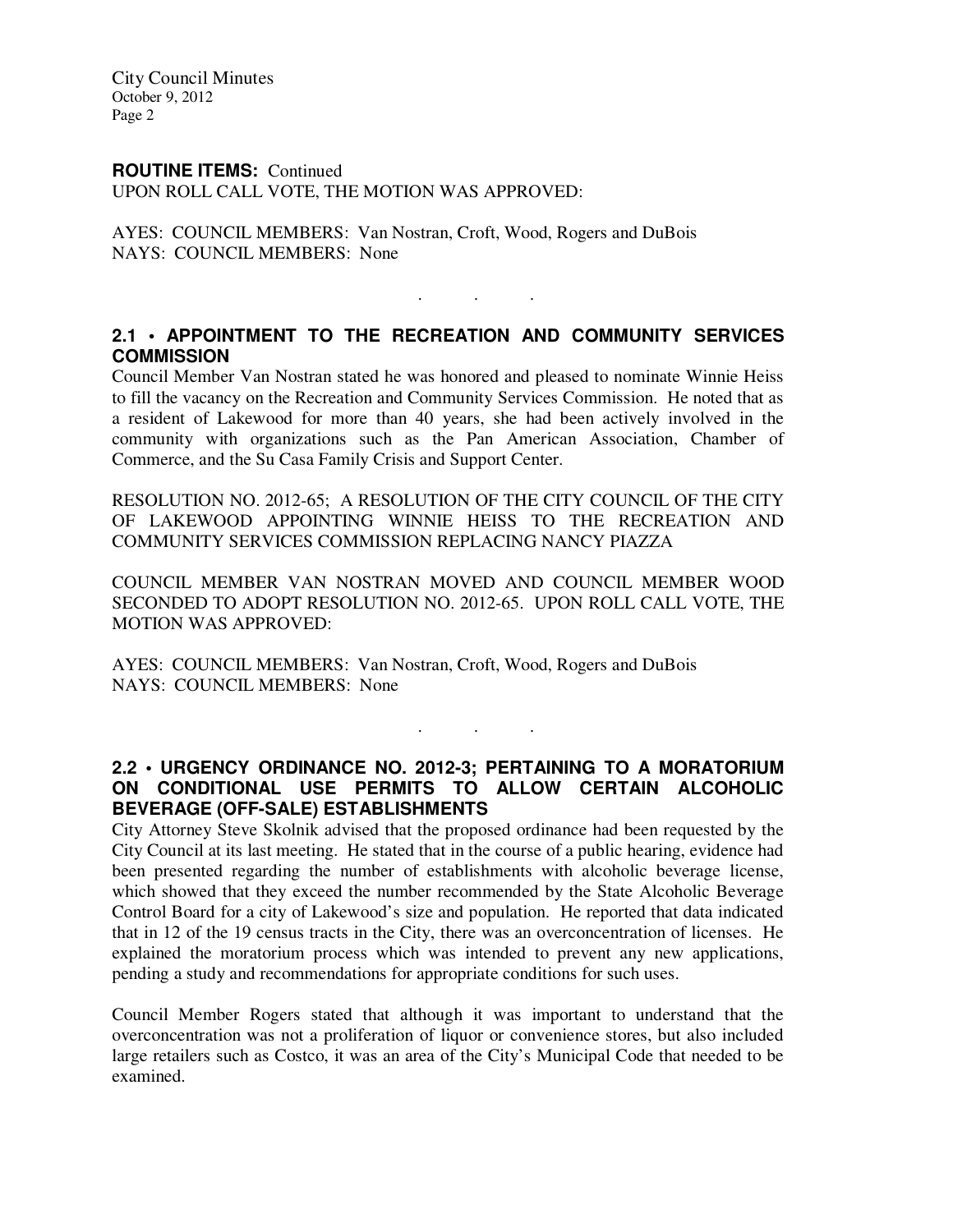### **2.2 • MORATORIUM ON CONDITIONAL USE PERMITS TO ALLOW CERTAIN ALCOHOLIC BEVERAGE (OFF-SALE) ESTABLISHMENTS** - Continued

Vice Mayor Croft stated that he agreed with Council Member Rogers that a study was needed in order to put appropriate regulations in place and that the moratorium was intended to put a hold on any new business establishments of this type until the businesses could be advised about what would be expected of them going forward.

ORDINANCE NO. 2012-3; AN URGENCY ORDINANCE OF THE CITY OF LAKEWOOD ESTABLISHING A MORATORIUM ON THE ISSUANCE OF ANY CONDITIONAL USE PERMIT TO ALLOW THE ESTABLISHMENT OF ANY NEW ALCOHOLIC BEVERAGE ESTABLISHMENT (OFF-SALE) IN A LOCATION WITH A GROSS FLOOR AREA OF LESS THAN 6,500 SQUARE FEET was read by title by the City Clerk.

COUNCIL MEMBER ROGERS MOVED AND COUNCIL MEMBER WOOD SECONDED TO WAIVE FURTHER READING AND ADOPT ORDINANCE NO. 2012-3. UPON ROLL CALL VOTE, THE MOTION WAS APPROVED:

. . .

AYES: COUNCIL MEMBERS: Van Nostran, Croft, Wood, Rogers and DuBois NAYS: COUNCIL MEMBERS: None

### **3.1 • AGREEMENT TO PUBLISH LAKEWOOD HISTORICAL PHOTOGRAPHS**

Donald Waldie, Lakewood's Historian Emeritus, displayed slides and made a presentation based on the memo in the agenda. He stated that it had been his privilege and pleasure to work as a volunteer archivist cataloging and archiving the City's collection of historical photographs in preparation for the City's 60th anniversary in 2014. He reported that a wellknown publisher of local pictorial histories, Arcadia Publishing, was prepared to enter into an agreement with the City to publish a volume of the City's photos with text and captions. He noted that there were no up-front costs to the City, and that the City would have the option to purchase copies of the finished volume at a bookseller's discount. It was the recommendation of staff that the City Council authorize the execution of an agreement with Arcadia Publishing to collaborate in the production of a collection of Lakewood historical photographs.

Responding to a question from Council Member Wood, Mr. Waldie stated that the finished book would contain approximately 200 photographs.

Vice Mayor Croft expressed the City Council's appreciation to Mr. Waldie for his time to digitize the old photos and make them available for sharing with the community.

VICE MAYOR CROFT MOVED AND COUNCIL MEMBER VAN NOSTRAN SECONDED TO APPROVE STAFF'S RECOMMENDATION. UPON ROLL CALL VOTE, THE MOTION WAS APPROVED:

AYES: COUNCIL MEMBERS: Van Nostran, Croft, Wood, Rogers and DuBois NAYS: COUNCIL MEMBERS: None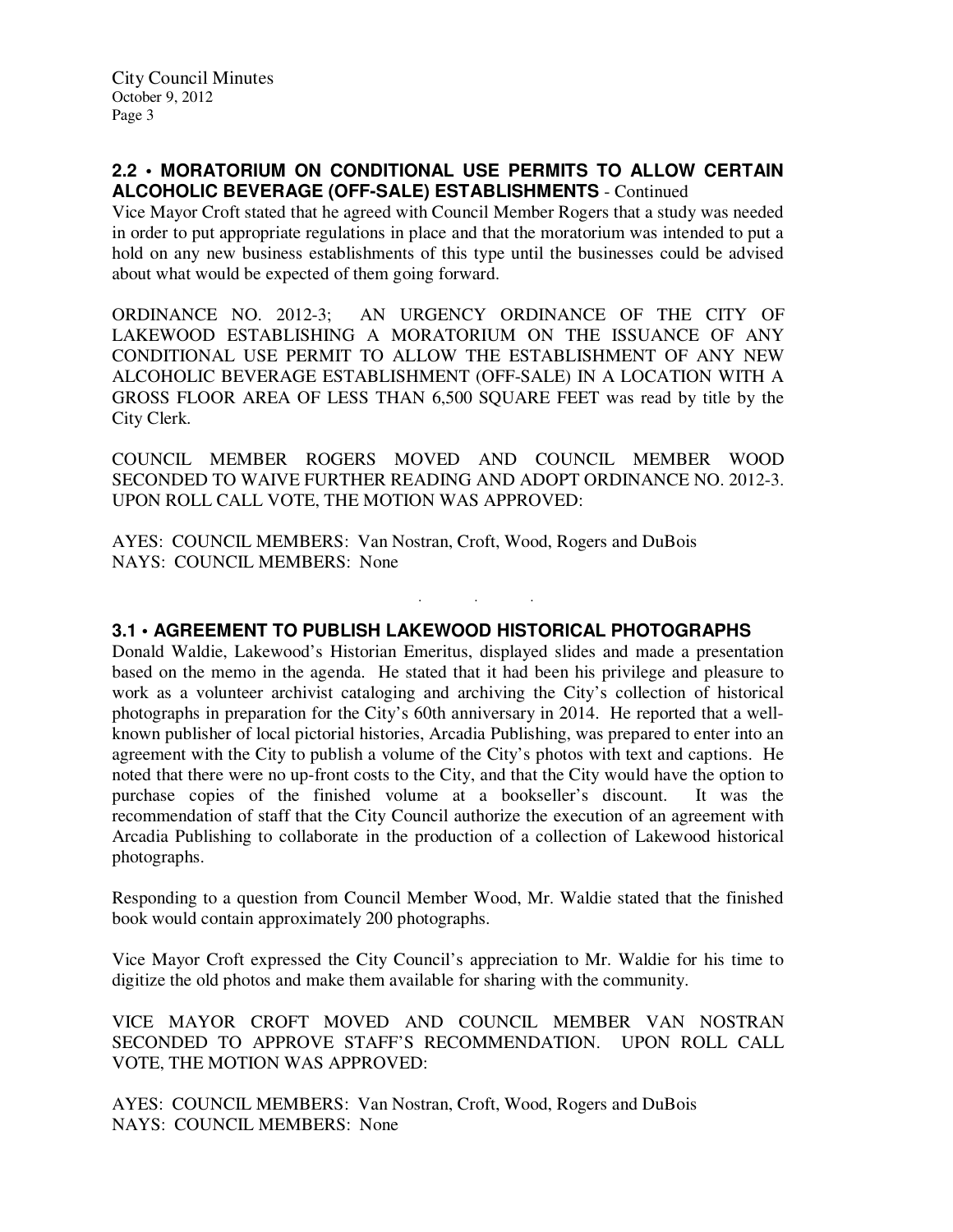City Council Minutes October 9, 2012 Page 4

#### **3.2 • 2012 ADAPTIVE RECREATION/SPECIAL OLYMPICS ANNUAL REPORT**

Recreation and Community Services Director Lisa Litzinger displayed slides and gave a presentation based on the memo in the agenda. She stated that since 1981, the City had offered the Adaptive Recreation and Special Olympics programs for people with special needs. She reported that the Adaptive Recreation program, operating from the Youth Center, provided activities, trips, and educational presentations. She also reported that this was the 20th anniversary of Lakewood's Special Olympics program, which currently had over 100 registered participants and had sent over 360 athletes to 16 tournaments during the Fall and Summer Games. She also noted that Lakewood's Dustin Plunkett, had become an ambassador to the Special Olympics.

Mayor DuBois stated that the program demonstrated that there were opportunities here for everyone to participate.

Vice Mayor Croft stated that the Special Olympians brought honor to the City with the medals they won in their competitive events and that we were very proud of them.

. . .

### **SUCCESSOR AGENCY ACTIONS**

1. Register of Demands VICE MAYOR CROFT MOVED AND COUNCIL MEMBER WOOD SECONDED TO APPROVE THE REGISTER OF DEMANDS. UPON ROLL CALL VOTE, THE MOTION WAS APPROVED:

AYES: COUNCIL MEMBERS: Van Nostran, Croft, Wood, Rogers and DuBois NAYS: COUNCIL MEMBERS: None

 $\mathbf{r}$  .  $\mathbf{r}$  ,  $\mathbf{r}$  ,  $\mathbf{r}$  ,  $\mathbf{r}$ 

#### **SUCCESSOR HOUSING ACTIONS**

1. Register of Demands COUNCIL MEMBER WOOD MOVED AND COUNCIL MEMBER ROGERS SECONDED TO APPROVE THE REGISTER OF DEMANDS. UPON ROLL CALL VOTE, THE MOTION WAS APPROVED:

AYES: COUNCIL MEMBERS: Van Nostran, Croft, Wood, Rogers and DuBois NAYS: COUNCIL MEMBERS: None

. . .

. . .

**ORAL COMMUNICATIONS: None**